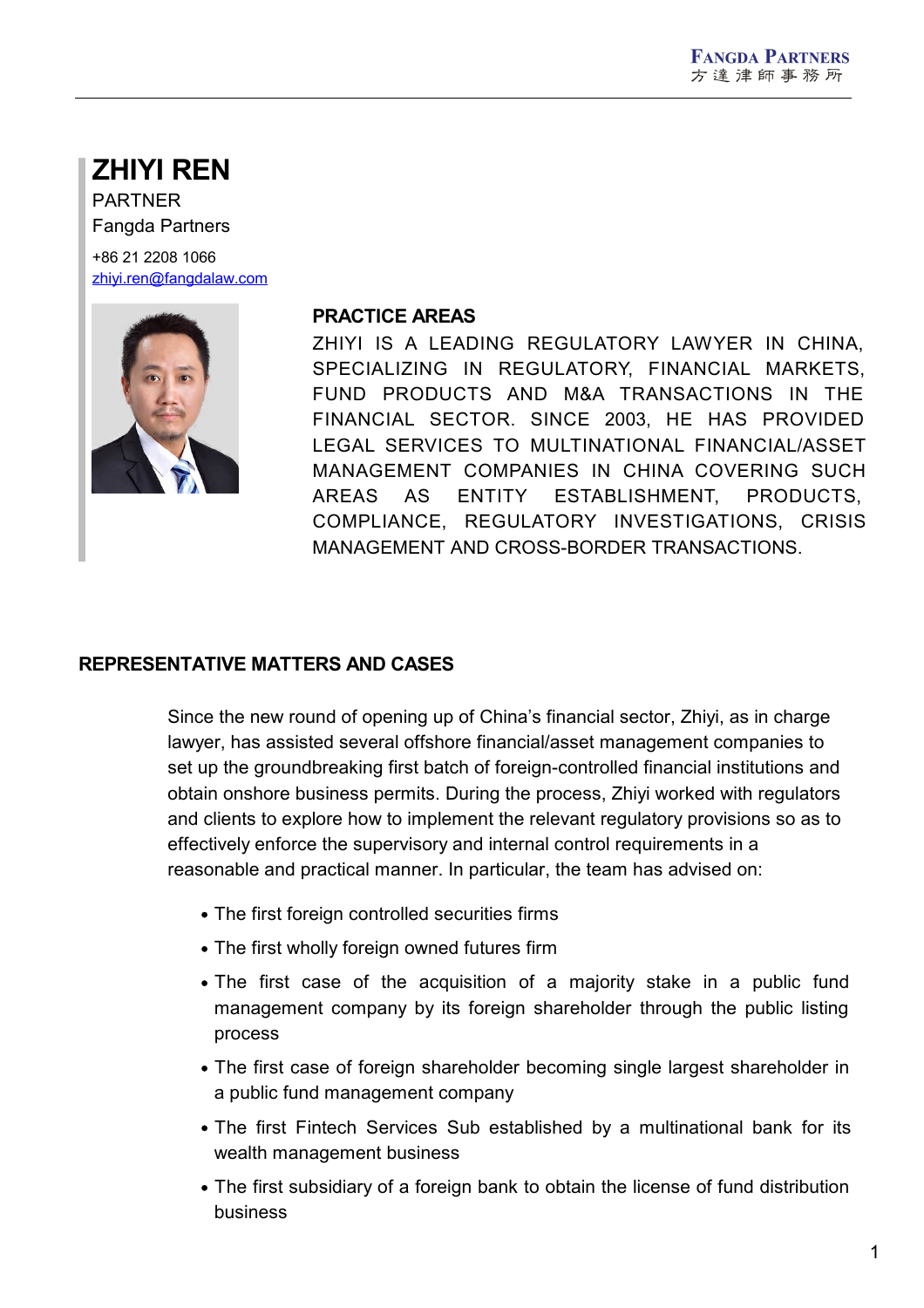- The first company to obtain a funds advisory license
- One of the first wholly foreign-owned Non-Performing Loan (NPL) disposal companies
- The first case of strategic cooperation between a foreign asset management company and a bank wealth management subsidiary
- The first foreign-invested company approved by the People's Bank of China (PBoC) to establish an onshore bank cards RMB clearing network
- One of the first batch of QFIIs since the new 2020 QFII rules
- One of the first batch of foreign private fund management licenses (PFMs) filed with Asset Management Association of China (AMAC)
- Other than these, Zhiyi also assisted from PRC perspective a top US asset manager to acquire a minority interest in the General Partner (GP) of a leading Asia Private Equity manager and a well-known British asset management group in its merger with an international insurance group, both of which are representative transactions in the area of funds M&A

In the changing regulatory and business environment, Zhiyi, together with the team, advises multiple domestic and multinational financial/asset management companies on products offering/marketing, internal control, data protection, anti money laundering and continuous compliance. In particular:

- Assisting clients in offering one of the first batch of multi-asset funds products by Private Fund Managers (PFMs)
- Assisting clients in one of the first cases of Qualified Domestic Limited Partner (QDLP) products distribution by foreign-invested securities firms
- Assisting the first JV Wealth Management Company in issuing its first wealth management product
- Assisting clients in the first batch of offshore financing of cross-border NPL acquisition (relating to NPL portfolio and single asset)
- Assisting clients to analyze different requirements related to cross-border data transfer, personal information protection and setting up and outsourcing IT systems as they apply to financial infrastructure, banks, securities firms, futures companies, funds and financial services institutions, conducting data mapping and designing general IT compliance frameworks
- Assisting clients to prepare policies, PnPs and business templates for IB, markets, research and asset management businesses of newly established financial institutions

There are many disputes in the asset management sector. Zhiyi, together with the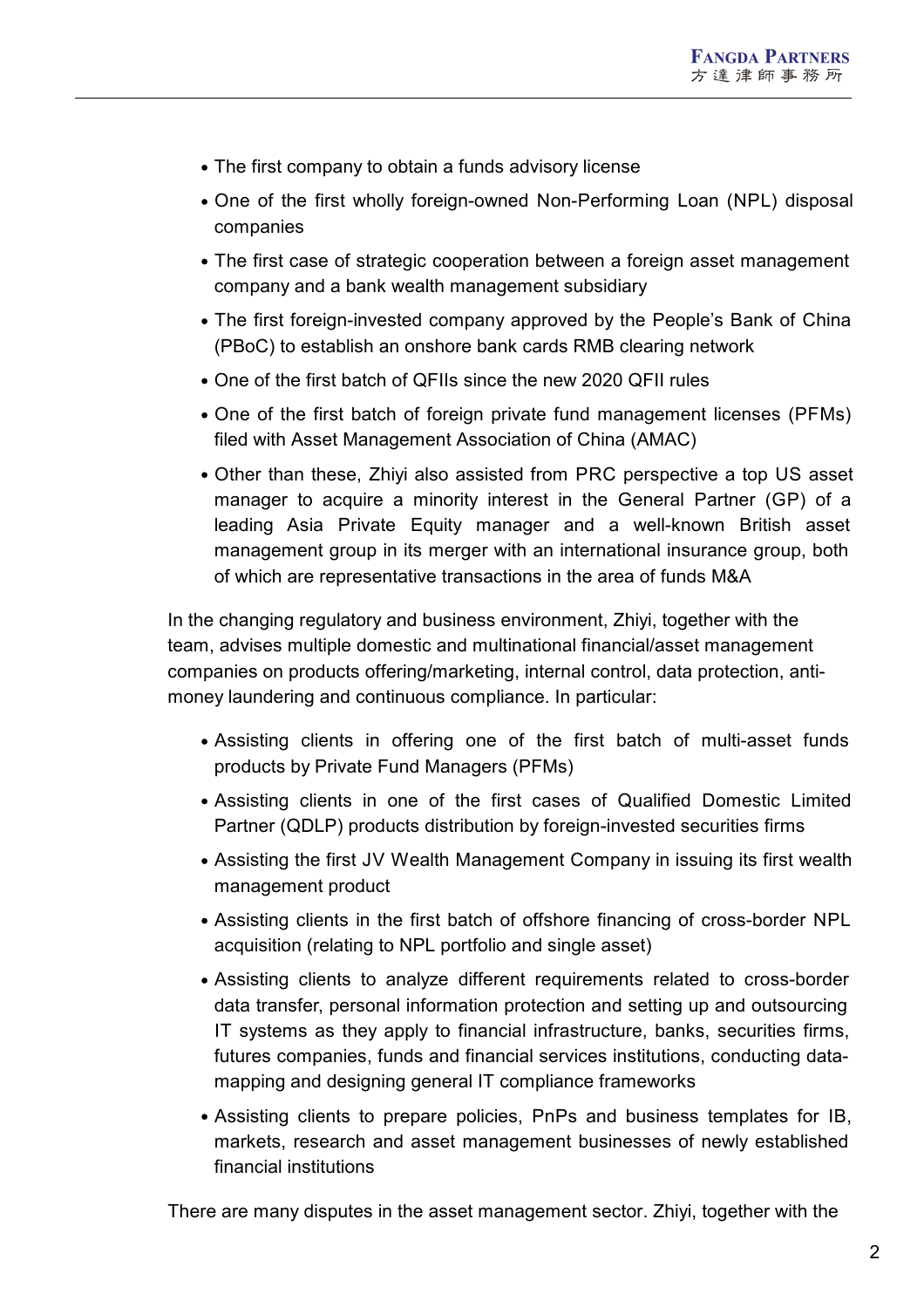team, has assisted many domestic and multinational companies in internal investigations, regulatory inspections and crisis management, such as:

- Advising a private funds custodian on legal disputes arising out of breach of private funds contracts, private funds managers being out of contact, and customers' claims in the case of failure of payment of interest
- Advising a Hong Kong broker to deal with cross-border regulatory inspection in relation to client transactions under China Connect
- Advising a public funds company subsidiary on how to improve internal control

Other representative transactions:

- Advising a major international investment bank on its establishment of its investment banking operations in the PRC by way of a joint venture with a newly formed domestic securities company (this involved an innovative structure in the establishment of a full-service platform on a greenfield basis)
- Advising JPMorgan on its securities joint venture with First Capital Securities
- Advising RBS on its securities joint venture with Guolian Securities
- Advising Morgan Stanley on its securities joint venture with China Fortune **Securities**
- Advising CLSA on its cooperation with Fortune Securities in respect of research and institutional broking businesses through their securities joint venture
- Advising JPMorgan on the acquisition of 49% shares of Zhongshan Futures Brokerage Co., Ltd.
- Advising a major domestic investment bank on its acquisition of a 100% shareholding in a PRC futures brokerage firm
- Advising UBS Securities on its investment into Pumin Futures Brokerage Co., Ltd.
- Advising JPMorgan on its investment in Bridge Trust Co., Ltd.
- Advising RBS on the acquisition of 19.99% shares of Suzhou Trust
- Advising Société Générale on its proposed acquisition of Fortune Trust
- Advising JPMorgan on its credit cards co-operation with Postal Savings Bank of China
- Advising Merrill Lynch on its proposed investment in a locally incorporated foreign bank
- Advising Citibank on its acquisition of 19.99% shares of Guangdong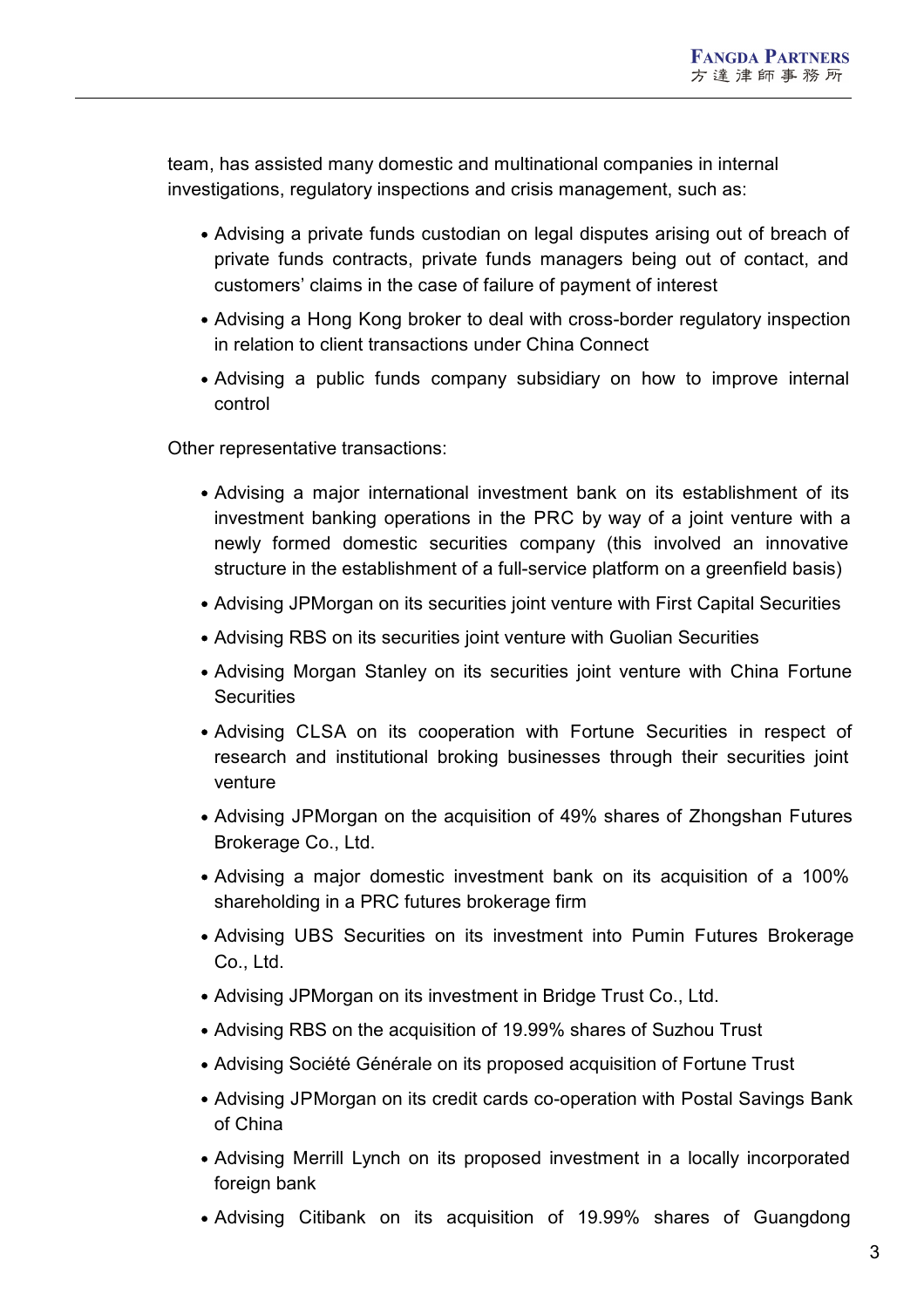Development Bank

- Advising Crédit Agricole on the establishment of ABC- CA JV fund management company with Agricultural Bank of China and CHALCO
- Advising UBS on the establishment of UBS SDIC Fund Management Co., Ltd.
- Advising SGAM on the capital increase of its fund management joint venture in China
- Advising KBC on the operational matters of its fund management joint venture in China
- Advising Morgan Stanley on the establishment of its commodities trading platform in China
- Advising Deutsche Bank on the establishment of its commodities trading platform in China and its operating matters
- Advising a major international investment bank on the establishment of its commodities trading platform in China
- Advising Citadel on its trading joint venture with Citic Venture Capital and the futures trading activities of the trading joint venture
- Advised UPS for its proposed investment into a PRC listed company through QFII
- Advised KKR on its negotiation of RQFII custodian agreement and other compliance-related matters
- Advised Bank of Nova Scotia and SGAM in its QFII application
- Advised UBS in its change of local brokers and preparation of QFII compliance manual
- Advised Cascade LLC in its negotiation of QFII custodian and brokerage agreements
- Advised BMGI on matters in relation to its QFII trading activities
- Advised multinational banks on standard interbank bond market documentation for their PRC securities joint ventures
- Advised BMGI on its access to the interbank bond market and relevant compliance matters
- Advising Ernst & Young in setting up its global service centre in Dalian
- Advising Citic Securities on its proposed investment and co-operation with Bear Stearns
- Advising the liquidator of Lehman Brothers in disposal of its various PE investments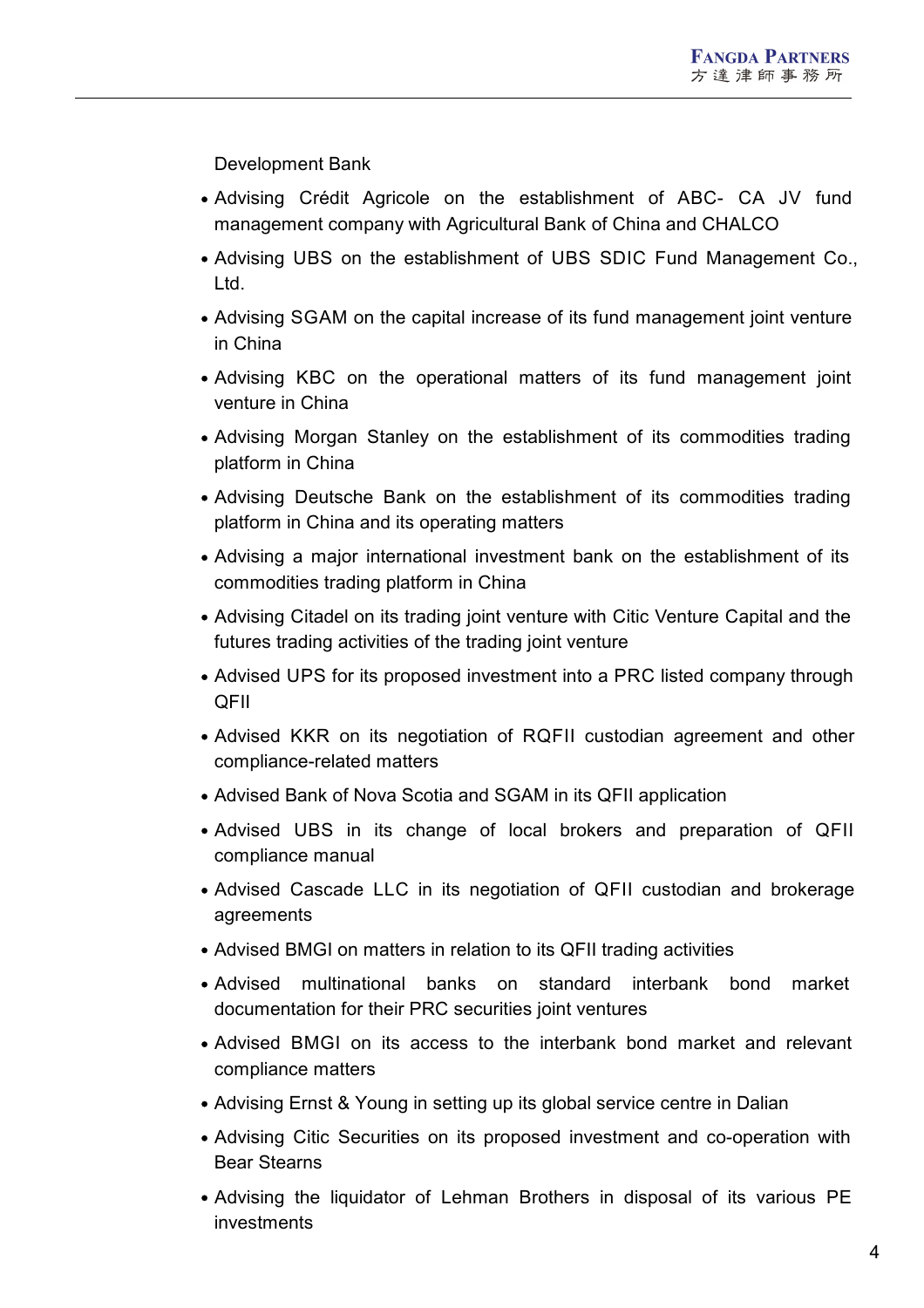- Advising JPMorgan on its first underwriting of PRC government bonds
- Advising JPMorgan on the underwriting of financial bonds in China
- Advising BBVA on its standard PRC bank accounts documentation
- Advising RBS on the transfer of the contracts and employees of its retail business in China
- Advising Bank of Montreal on its advisory services in China
- Advising Bank of America on banking and securities licence and activities in China
- Advising MLBS on its bank account documents
- Advising Wachovia Bank on the PRC regulatory requirements on real estate lending/financing activities
- Advising Merrill Lynch on opening of offshore accounts by PRC individuals and entities for trading securities
- Advising MSCI on its licensing agreement with Shanghai Stock Exchange in respect of use of securities information
- Advising a major international accounting firm on liquidation and dissolution of one of its operations in China

## **OTHER INFORMATION**

## **Education**

- Law School Peking University, LL.B
- Columbia Law School, LL.M

### **Professional Qualification**

- Admitted to practice in the PRC
- Admitted to practice in New York

#### **Publications**

- China Chapter of The Asset Management Review (Fifth Edition)
- China Chapter of The Hedge Funds A Practical Global Handbook to the Law and Regulation (Second Edition)

#### **Honors and Awards**

2021 China Top 15 Lawyers (Asset Management) (LEGALBND)